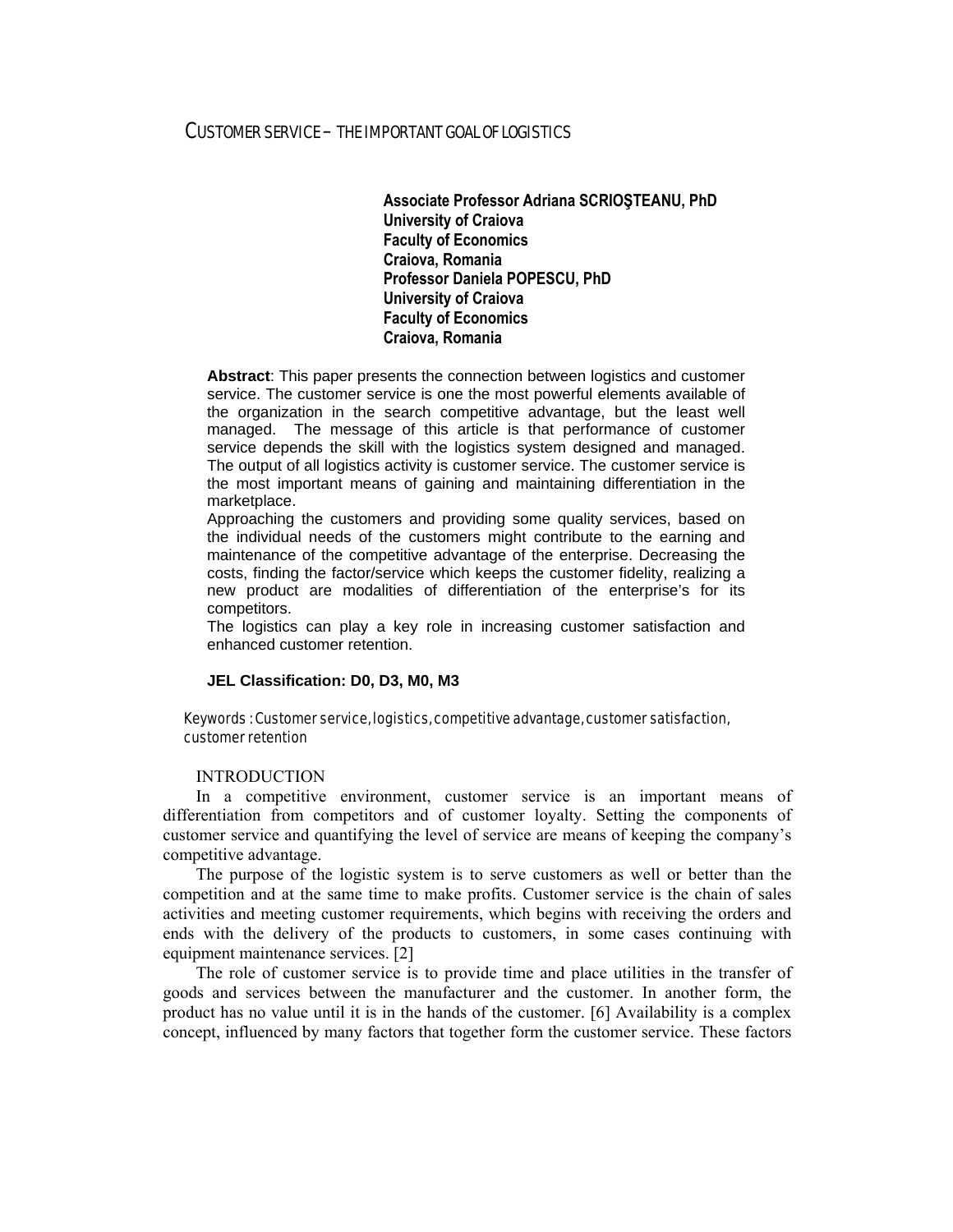include the frequency of the delivery and its safety, the stock level and the time interval the order is released.

Companies that compete only on product characteristics have a big disadvantage against companies that enhance the basic product with value added services. Whoever first said that "people do not buy products, but benefits" was Theodore Levitt, one of the greatest thinkers in marketing. The product in the hands of the customer is much more valuable than the product in the warehouse of the unit. [4] The distribution service was, in this case, the added value source. But in other cases, advertising, branding, packaging can increase the product value perceived by the customer.

The logistic system involves the connection between the business and its customers for the procurement and stockpiling of materials, the implementation and the physical distribution of products, so that the firm manages to meet customer requirements. The logistic system provides an overview of the movement of goods and services from the supplier to the end user and the movement of payments and information in reverse sense. Between the business and the customers there are close relationships that allow identifying the benefits from the strategic point of view of the system functionality. The management's attention should focus not only on the business, but also on the interactions giving logistical system functionality.

 Some experts consider that logistics has the role to ensure the effective coverage of the marketing requirements. Among the marketing mix elements - product, price, promotion and placement - in practice the focus was more on the first three. "The placement or the distribution of the right product, in the right place and at the right time" has rarely been considered as part of the marketing mix.

In many markets the brand's power declined and customers accept substitutes; even the technological differences between products were reduced and in these conditions it is difficult for companies to maintain a competitive limit only through the product they offer. In these situations the consumer service can be a means of differentiating the company's offer from that of the competitors.

Today we are witnessing the increasing importance of consumer services, which become a competitive weapon of the organization. The factors behind this growth are: [6]

the continuous changes in the customer expectations, the consumer demands more, he is more sophisticated than he was 30 years ago.

the reduction in the power of the brand growth by the technologies of the competitive products, thus making difficult to perceive the differences between products.

The specialized literature identified three components of customer service: [6]

Pre-transactional elements that create a favorable climate for customer service: the customer service policies and programs, the organizational structure necessary to implement the customer service policy, the flexibility of the system or its ability to respond to customer needs.

Transactional elements established by meeting the logistic function: the availability of the product in the stock, information about the order, the order cycle duration.

Post-transactional elements of customer service are generally those that support the product in use: product guarantee, maintenance service, product replacement, client complaint resolution, and product reimbursement.

It is very difficult for any company to identify its customers' needs.

However, it often happens that customer's fall into groups or "segments" similar in terms of level of serving. The logistics specialist should know exactly what the service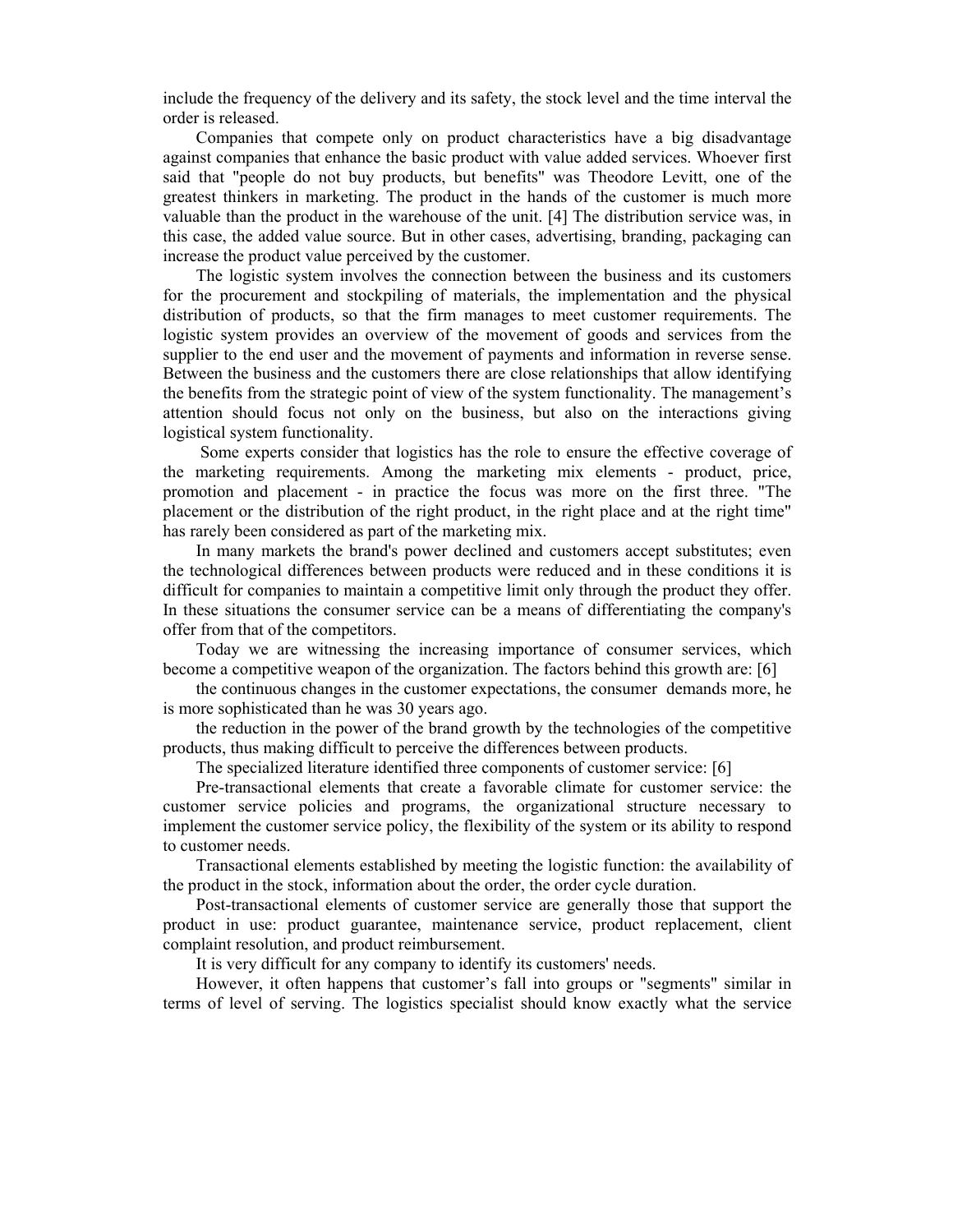issues which differentiate customers are. Customer service is perceptual and not always reflects what the client wants most.

For example, "stock availability" is a widespread internal measure of business performance, and "on time delivery" is an external measure valued by customers. It is therefore important that companies establish a set of service criteria which are significant for customers.

Identifying customer service needs is a three-stage process: [6]

1.The identification of the key components of customer service

2.The establishment of the relative importance for customers of those service components

3.The identification of the customer segments according to the service preferences

#### **2. THE IDENTIFICATION OF THE KEY COMPONENTS OF CUSTOMER SERVICE**

It is important that the firm track the customer service needs through a thorough research.

It should be initiated a low-scale program based on personal interviews among a representative sample of customers. The purpose of these interviews is to obtain, in the customers' language, firstly, the importance they attach to customer service in relation to the other elements of the marketing mix, such as price, product quality, promotion, and secondly the specific importance they attach to the individual components of customer service.

The importance of this initial step in the measurement of customer service is that relevant measures are generated by customers themselves. Once these measures are defined, it may be identified the relative importance of each one and how different types of customers appreciate one aspect of serving in relation to another.

## **1. THE ESTABLISHMENT OF THE RELATIVE IMPORTANCE FOR CUSTOMERS OF THOSE SERVICE COMPONENTS**

One of the easiest ways to discover the importance a client attaches to each item of service is to take the components generated by means of the process described in Step 1 and to request a representative sample of customers to order them from the "most important" to the "least important". In practice this is difficult, because of the great number of components.

#### **4. THE IDENTIFICATION OF THE CUSTOMER SEGMENTS ACCORDING TO THE SERVICE PREFERENCES**

At this stage the problem is to observe the emergence of similar customer preferences. If a group of respondents, for example, has a completely distinct set of priorities from another, then it would be appropriate to consider them as different service segments.

The challenge for logistics is to create appropriate solutions to meet the needs of these different value customer segments.

Since companies are not created by customers but for customers, this is an opportunity to improve customer service. Traditional supply chains have been designed to optimize the supplier company's internal operations. Such a manufacturer might be motivated to establish the details of supply, production and distribution, details that will allow a maximum efficiency of the activity. In this way, the purpose to become the manufacturer with the lowest prices could be achieved.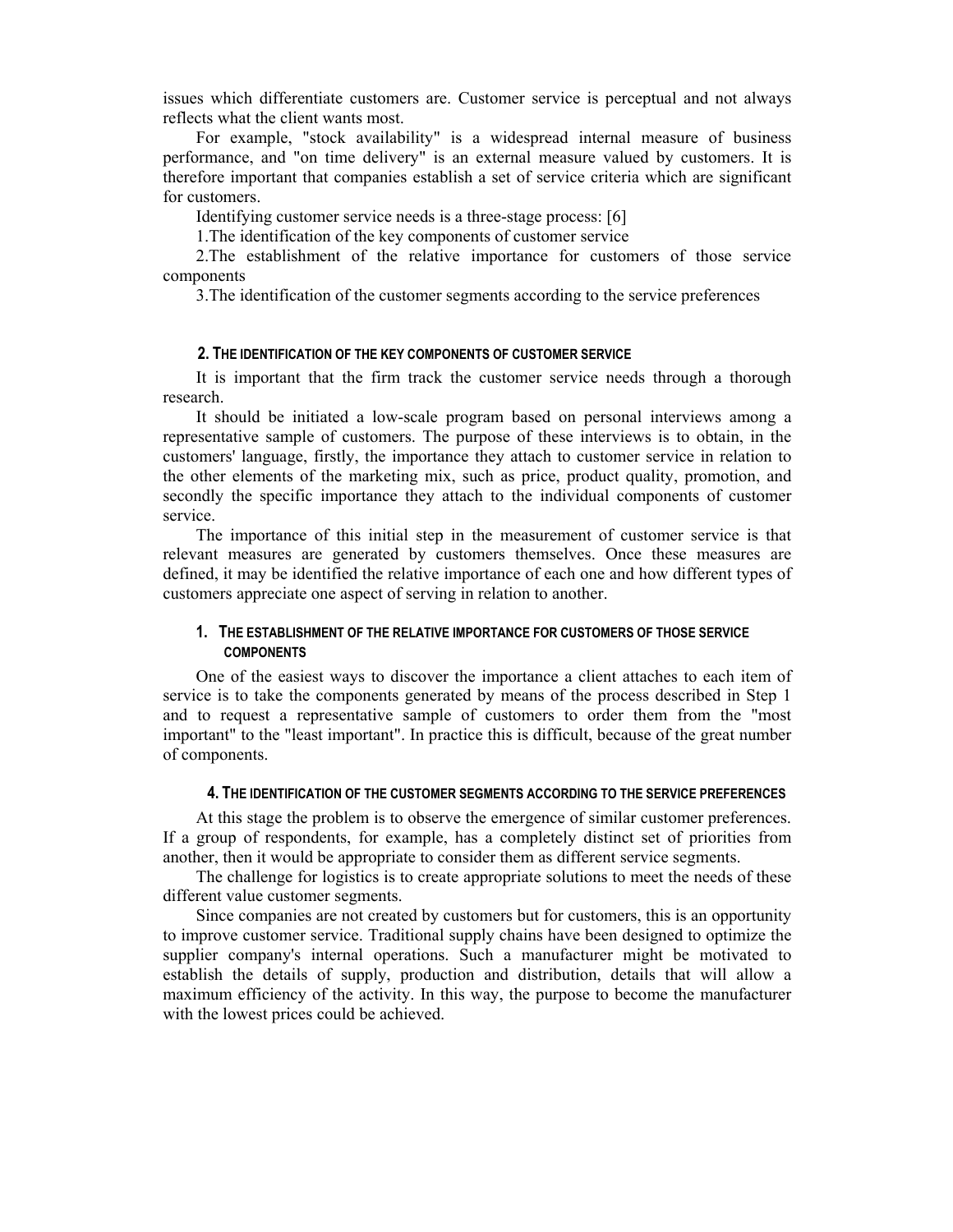This great approach from the point of view of the manufacturing organization was not customer-oriented, in the sense of designing supply chains for their needs. Now the challenge for the organization is to design supply chains "from customer backwards". This new view sees the client not at the end of the logistic system, but at its beginning. It is necessary to enable the supply chain from the beginning and consider the final user as the starting point for the organization, and not its final destination.

For companies, this requires permanently adapting to market changes and a wellfounded logistic strategy to meet and exceed customer requirements. The ability of the logistic managers to change and to lead the change will result in customer service improvements, sales and profitability increases.

The relationship between logistics and customer service requires the company to choose one of the two fundamental strategic options [7]:

a leadership position in pricing, which means that the firm should be the manufacturer with the lowest cost in the area in which it operates;

a significant differentiation, which consists in visible differences against the competitors clients are interested in (superiority of the product, delivery in the shortest time and safely, quality service).

Logistics favors holding cost advantages and contributes to differentiate services. Linking logistical activities and conducting cost reductions permit the establishment of more competitive prices. The competitive advantage can also be achieved by providing qualitative services.

If the strategic option is to become the competitor with the lowest cost, then serious risks are involved. The difficulty of bringing together both the strategic option (the competitor with the lowest cost) and the operational option (customer service level) is high, because the level of service provided to customers must be close to that of competitors, even when it is chosen the low cost strategy. [3]

Approaching the customers and providing some quality services, based on the individual needs of the customers might contribute to the earning and maintenance of the competitive advantage of the enterprise. Decreasing the costs, finding the factor/service which keeps the customer fidelity, realizing a new product are modalities of differentiation of the enterprise's for its competitors.

Businesses can make good products through promotional efforts and low prices. If they fail to comply with the consumers' requirements at time and completely, the results will not come up to expectations and may even experience a decline in sales and market share. Competitors can imitate a pricing policy, but not a service policy. Price issues are always important, but they can be compensated by increasing customer services. The highest price does not mean the best customer service. The cost is related directly to the services offered, the supply and demand reflecting in the overall logistic costs. The level of logistical service is important in maintaining the client portfolio. A service level higher than that of the competition in the same terms of quality and price can increase customer loyalty. In terms of costs, attracting a new customer is five times higher than satisfying and maintaining the existing customers. [4]

So customer service is a much effective investment than other activities of the enterprise.

The improvement of the level of customer service, in order to increase sales, must be performed on the basis of the impact analysis of the service level on costs and profits of the enterprise. Increased sales volume does not amount to maximized profit.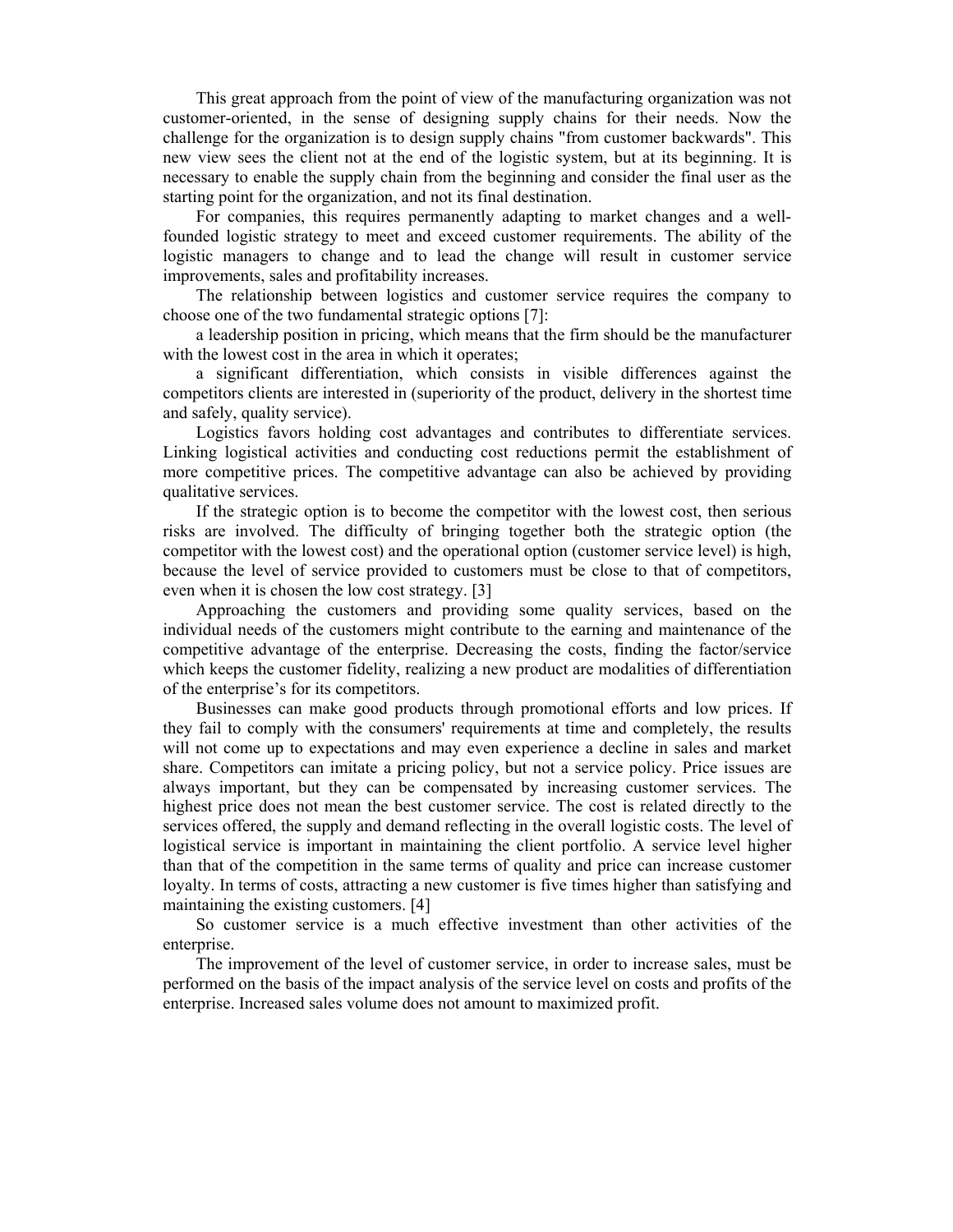While the objective of any logistic system is to provide the customer segments the service level which was established and negotiated, it should be acknowledged that there also should exist priorities in serving the customers. Since not all the customers of an organization are equally profitable nor products are equally profitable, key customers and key products should be offered an adequate level of service. Within the organization, profit varies by customer and by product. The indicator suitable for measuring should be the profit, and not sales revenue or sales volume. The reason is that sales revenue and volume could hide significant variations in service costs.

Ensuring a very high level of service is possible only provided a substantial increase in stocks. Proximity to a maximum level of service requires growing stocks and determines a sharp increase in logistic costs. [5]

Establishing an optimal level of services involves quantifying the additional revenues derived from providing quality services to customers and determining the cost / profit ratio for different service levels. [1]

Increase in profits can be achieved not by attracting new customers, but by developing long-lasting relationships with the existing customers. The studies conducted indicate that a 5% reduction in the rate of loss of customers can increase business profits by 25 - 85%.[5] This reflects the importance of increasing customer loyalty for the existence and development of the organization, highlighting, by default, the need to design and implement appropriate customer relationship management strategies.

The purpose of CRM strategies is to generate both value for the organization, under the form of revenue and profit, and customer value, a degree of satisfaction and fulfillment of its expectations as high as possible.

Few companies have defined a customer service policy, allowing the organization the flexibility to lead and control this service, when it was considered that this might have been the most important element of the company's marketing mix. The explanation is based on the fact that if the product or service is not available when the customer needs it, he can migrate to the competition. Even if customers are loyal to the brand / product, the lack of the product from the stock is sufficient to try another brand. Even for organizational clients the focus is put on loyalty. Thus, many companies adopt 'just-in-time' strategies that require quick response from the provider, for the order to be satisfied in short and the delivery to be safe. The pressure on the supplier is also determined by the customers' measure to streamline their supply base. Becoming a preferred provider, it is clear that he's priority should be directed to meet major customers.

Many organizations are adapting difficultly to the competitive environment because in the past they have focused on the traditional aspects of marketing - development of production, promotional activities and price competition issues focused more on getting customers than on keeping them. These are the dimensions of a transactional marketing strategy, which is not sufficient at present.

Traditional marketing has focused on the final consumer seeking to promote brand values and to generate forced demand on the company's product market. The development of the concepts of segmentation, targeting and positioning signified the organizations' refocusing from the market approach as a whole, respectively the "mass market", to targeting and positioning strategies developed to suit the characteristics of the target segments chosen by the organization. The emergence and development of a distinct concept of customer relationship management and CRM software solutions design led to increasing focus on customer organization strategy. In addition to the strategy dedicated to